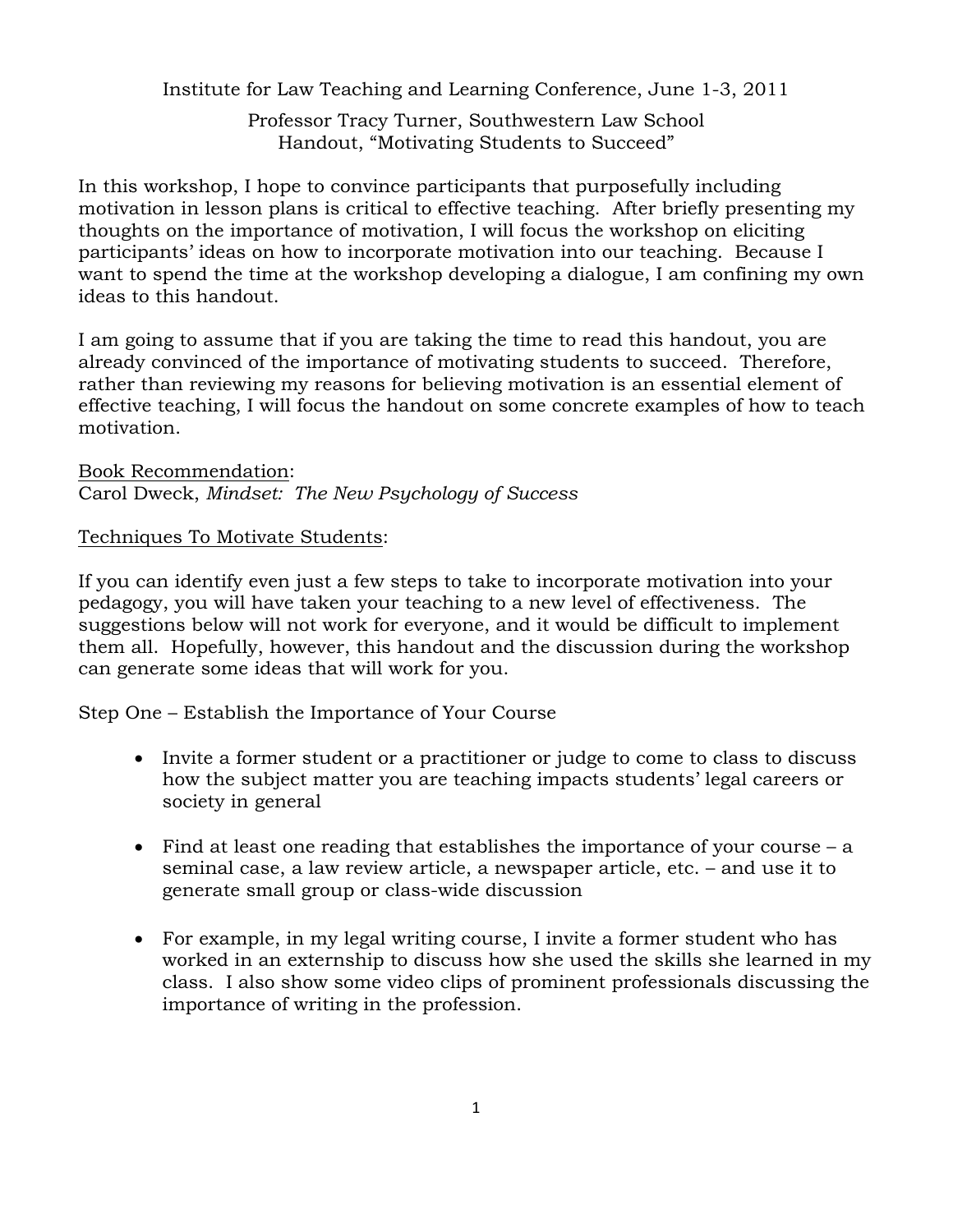## Step Two – Establish Your Commitment to Their Success

- Take a few minutes during your first class to introduce students to your style of teaching. Explain how you will help them learn. For example, I tell students that I view myself as their coach; they will have primary responsibility for their performance, but I will offer instruction and guidance. I also talk to them about my availability for student conferences and my approach to providing individualized feedback on assignments. I explain that I may call on students to answer questions because I want to help them engage with the material and not because I want to put them on the spot.
- Hand out note cards and have each student write down one thing she wants you to know about her. Then, write each piece of personal information on your seating chart next to the corresponding student's name. When you know a student will be coming to see you or you want to talk to the student about something, pull out the face chart and remind yourself of the student's personal information. If the opportunity presents itself, make a comment that shows you remember what she wrote.
- Make sure that students know exactly what they should be doing and when. You can discuss this in class or by e-mail or in your syllabus. For example, in my syllabus, I have a special column for "suggestions" where I note the stage at which they should be in their research and drafting of long-term assignments each week. I then repeat this information orally at the end of the last class of the week. The equivalent in a non-writing class would be stages of outlining, practice exams, review of practice exams, and other preparation for midterms or final exams.
- Take at least a couple of minutes at the end of each class to review what you hoped they would learn from the class. For example, I might say something like, "Today I wanted you to learn how to find the reasoning behind a court's decision and use that reasoning to predict how a new factual situation might be resolved." Or, if we were discussing legal concepts, I might say, "We identified these five factors that I have written on the board. These are factors that you will want to consider any time you have to analyze an issue of \_\_\_\_\_\_\_."
- Solicit feedback from students about areas of confusion. You could have them post anonymously to a course web site, hand out note cards at the end of class, or invite e-mails. If a large number of students are confused about an important concept, consider reviewing that concept again.
- Do not ignore quiet students but call on them or approach them and ask them why they are not participating.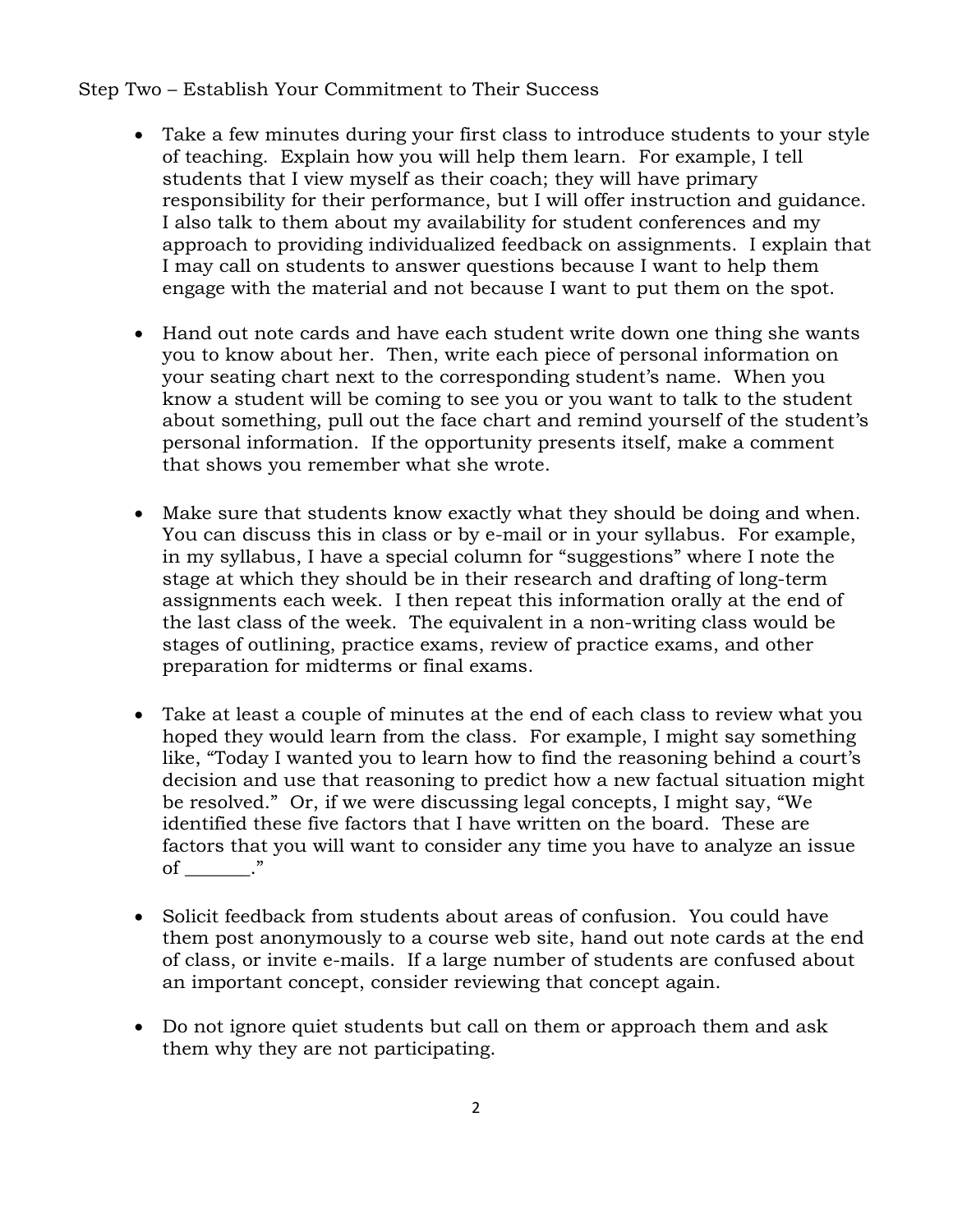• Keep copies of any early written assignments, practice tests, etc. so that you can refer to them if necessary when students come to talk to you about their performance in your class.

Step Three – Teach Them to Focus on Learning

- Preview the stages of their learning. This is especially important in first-year courses but is also helpful in upper-division courses. In first-year courses, you can acknowledge that students will struggle with legal terminology and offer suggestions about how to conquer the vocabulary (e.g., advise them to stop every time they see a word they do not recognize and look it up and emphasize how taking that time in the beginning can pay off quickly because it will increase their ability to understand the cases they are reading). In upper-division courses, you can explain the progression of your course. For example, perhaps your course will start with a minimal number of assigned cases to enable students to master basic concepts and then will gradually introduce more complex topics through a larger number of cases. Telling students that this is how the course will progress helps them understand that they are not just receiving information but are engaged in a gradual learning process.
- Give students as many tools as possible to gauge their progress: ungraded assignments, practice exams, peer review exercises, quizzes. Design these tools in a way that will emphasize what they have learned in addition to what they have not learned. For example, a later quiz might include a couple of review questions from earlier in the semester in addition to testing student knowledge of the new material.
- Give students a few minutes at the end of class to jot down some general notes about what they learned.
- Remind students that they cannot learn without taking chances and making mistakes.
- If you provide feedback on any assignments or practice exams, frame your feedback in terms of what the student can do to improve rather than what the student did wrong. For example, instead of merely stating, "You missed the main issue here," you could write, "It was important to discuss here. Go back to your notes and see if they included this issue. If they did, then try to figure out why you either did not remember the issue or did not think it was responsive to the question. If your notes did not include this issue, go back to the cases and try to figure out why this did not get into your notes. For example, did you highlight the relevant language from the cases but ultimately determine it was not important? Why? Or, did you not even highlight the relevant language? Perhaps you read the case too quickly or